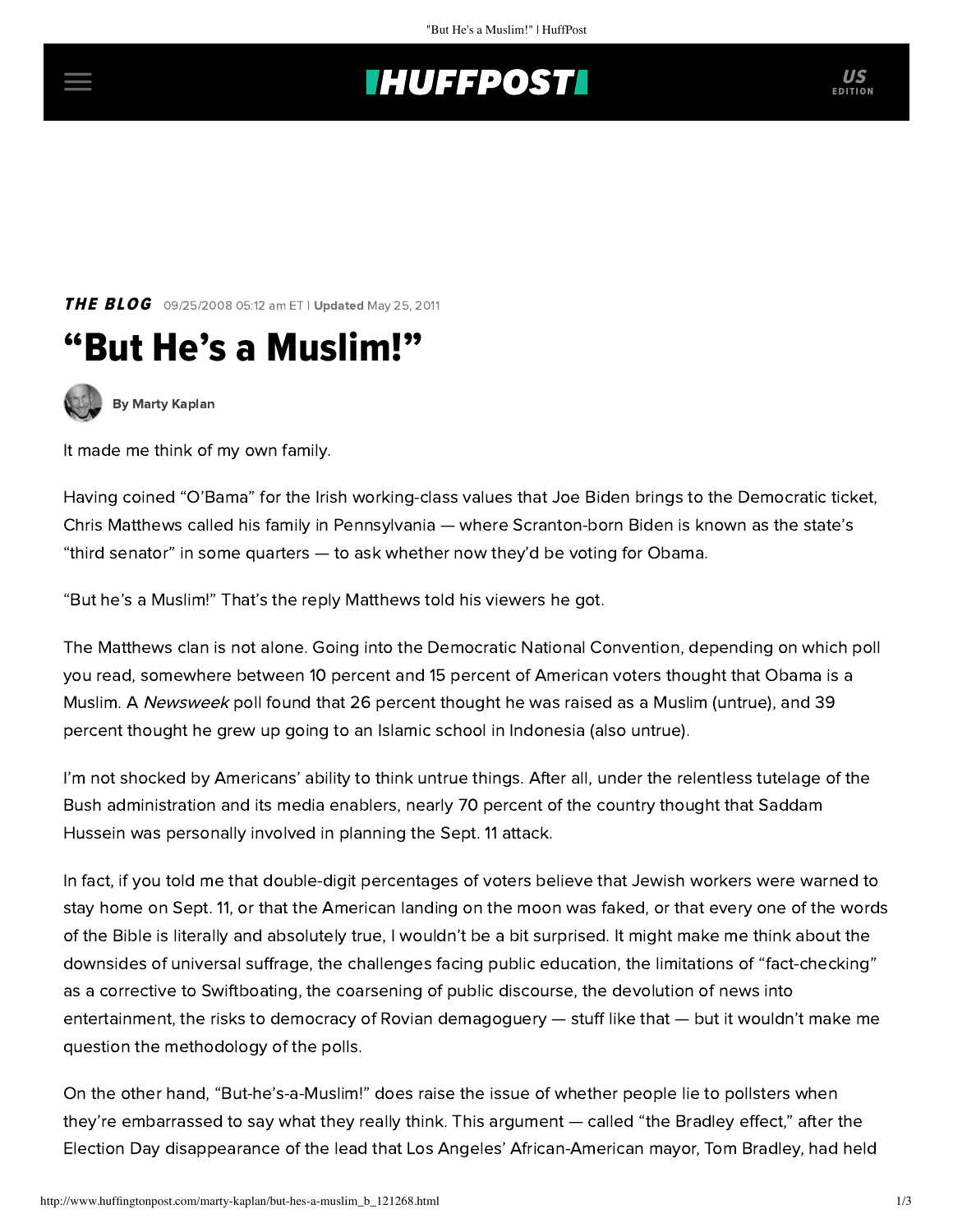## "But He's a Muslim!" | HuffPost

until then in the gubernatorial campaign — says that the percentages that black candidates get in polls should be discounted by the reluctance of no small number of white voters to admit that race is a factor in their choice.

Race, of course, is already an issue in this presidential election, though it has largely been discussed via the proxy issue of ideology — black ideology, and '60s black ideology in particular. It's way more comfortable to ask whether the Obamas' membership in Rev. Jeremiah Wright's church, and whether the thinking in Michelle Obama's senior-year college thesis, "Princeton-Educated Blacks and the Black Community," are evidence of their now-concealed belief in black separatism, black power and black liberation theology, than it is to interrogate our nation's melting-pot self-image, or to figure out why our prison population and our intractable economic underclass are overwhelmingly African-American.

The Muslim issue is a way to talk about race without talking about race, and without having to squirm about saying that race is not an issue. To enough voters that it matters for the outcome of this election, Muslims are as other, if not more so, as blacks. A Muslim running for president of the United States may just as well be the Manchurian Candidate, with al-Qaeda, the Palestinians, the Saudis, your-Islamic-badguys'-name-here, playing the role of the brainwashing North Koreans nefariously plotting to plant one of their own in the White House.

It's entirely conceivable that the McCain campaign's harping on Obama's alleged "elitism," his popularity in foreign crowds, is their way of hitting low notes meant to resonate with his otherness. They can't very well come out and call him a Muslim or directly question his patriotism in their ads, but when they charge that his foreign policy is a gift to the Iranians, the Russians or the terrorists, they are deploying the same tactic that labeled John Kerry as "French" — that is, as a national of the weasel country that opposed the preemptive war in Iraq.

I don't know whether the family that Chris Matthews comes from, despite their kinship with kitchen-table Catholic Joe Biden, is fastening on "But-he's-a-Muslim!" as a surrogate for their discomfort with his race; in their case, maybe race plays no part at all. But it does make me wonder what my own parents, may they rest in peace, might be thinking about this election.

Though lifelong Democrats, they were not among the Jews who joined arms with the civil rights movement. Though their relatives were killed by Cossacks just because they were Jews, they saw no irony in judging others just because of their religion or their race. Philip Roth, another kid from the Weequahic section of Newark where I grew up, was reviled for telling goyim about some of the values held in our 'hood that our clan thought best kept private, so it will come as no surprise, though it is no less discomfiting to recall, that in the four-family houses on the block where I was raised, the word *shvartze* was not used merely to name a color.

I wonder how my parents would be dealing today with the dilemma I imagine Obama would pose for them. I suspect that the Muslim thing would be weighing as much in their thinking as the black thing. I suspect that my protestations — it is factually untrue that Obama is or was a Muslim — would be met with clucking condescension toward my naivete. For them, in the contest between voting for a Democrat and